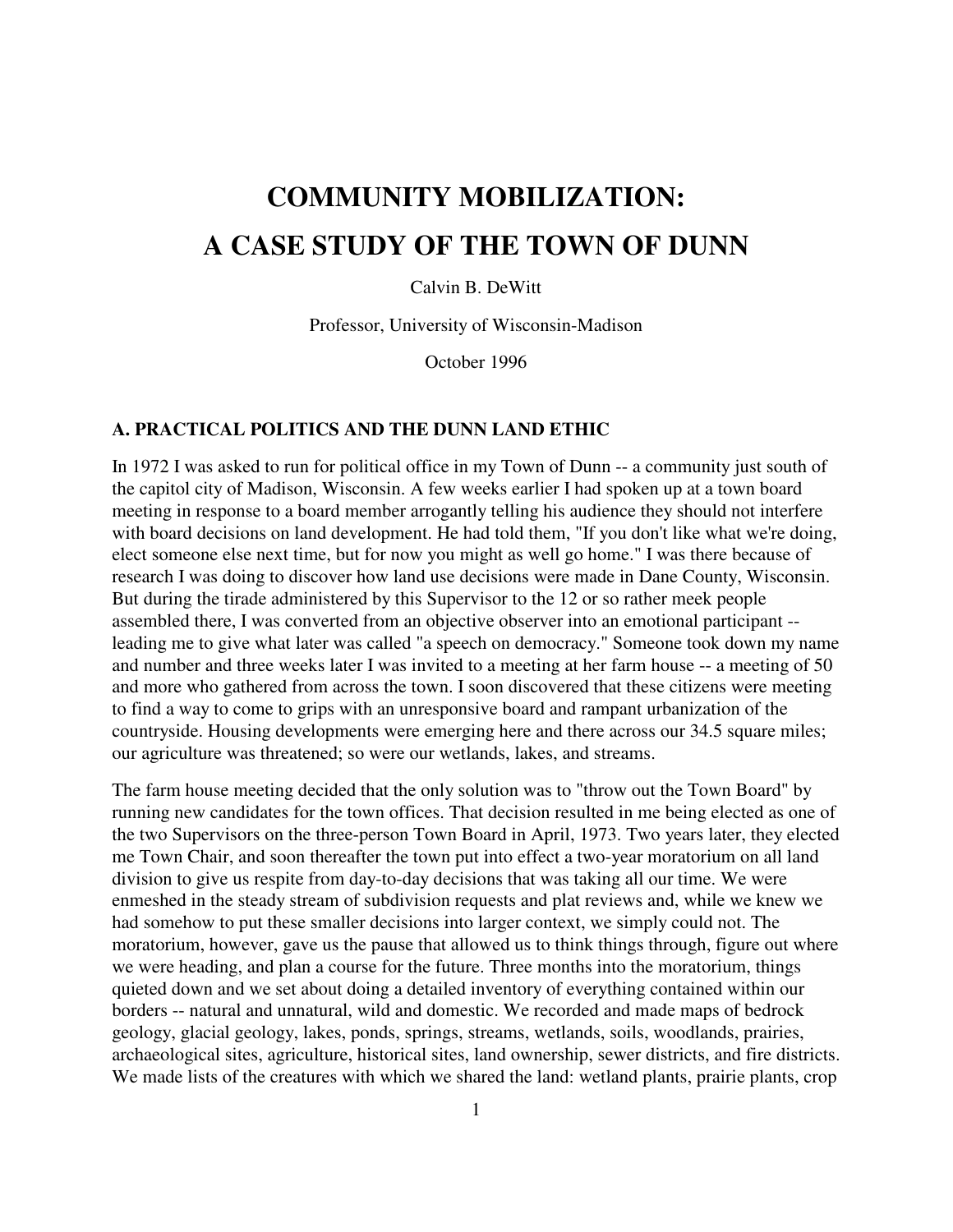plants, birds, reptiles, amphibians, fish, invertebrates. We discovered our the hydrologic cycle worked, with all its seen and unseen components and how we as citizens interacted with it. We discovered the rich heritage of our natural history and social history. We came to know our place. We liked what we found. We also decided to care for it and keep it. We build a base for a land ethic by knowing where we were and what we held in trust.

The scientific and ecological description we produced of our place, and the land ethic that emerged from this and from extended discussions about it was recorded in the Town of Dunn Open Space Preservation Handbook. This provided the knowledge base for ethical political action. This action first took the form, in the late 1970s, of the land stewardship plan -- labeled, in compliance with the Wisconsin Statutes the Town of Dunn Land Use Plan. This political action was moved from plan to law through translation of the plan into the Town of Dunn Subdivision Ordinance. It was this ordinance that provided the basis for preserving land from being subdivided and also for subdividing land when in accord with the purposes of the plan. It was also moved from plan to law through the adoption of Agricultural Conservancy Zoning -- a legal provision for protecting lands not to be used for residential subdivisions and related uses.

Despite early battles with those who were would destroy this land and its life for adding still one more house, or another hundred houses, people committed to the stewardship plan, and to the ecological and social integrity it represents, stayed at the helm and kept the town on course. The success of the Town of Dunn in coming to grips with the problems that were apparent in the arrogant assault of a town official on the citizens gathered in the Dunn Town Hall that evening in 1972 eventually brought it to receive the Renew America Award in January 1995. It was the only one given across the nation for exemplary "growth management."

Publication of the Ethic in Life and Landscape.-- The citizens of Dunn have decided to know their place well and to act on their knowledge of their place for the benefit of the land and its life. A land ethic has been instilled, and we have dedicated our lives to it and its defense. It is published in many written documents, such as those already cited. But it is published best in lives of its citizens and the landscape of the town.

Its publication takes form in the people who dedicate their time and resources to the life of the land by

serving its people, serving on town boards and committees, restoring its prairies and wetlands, building parks, celebrating special events, producing bicycle and canoe guides, contouring farming their lands,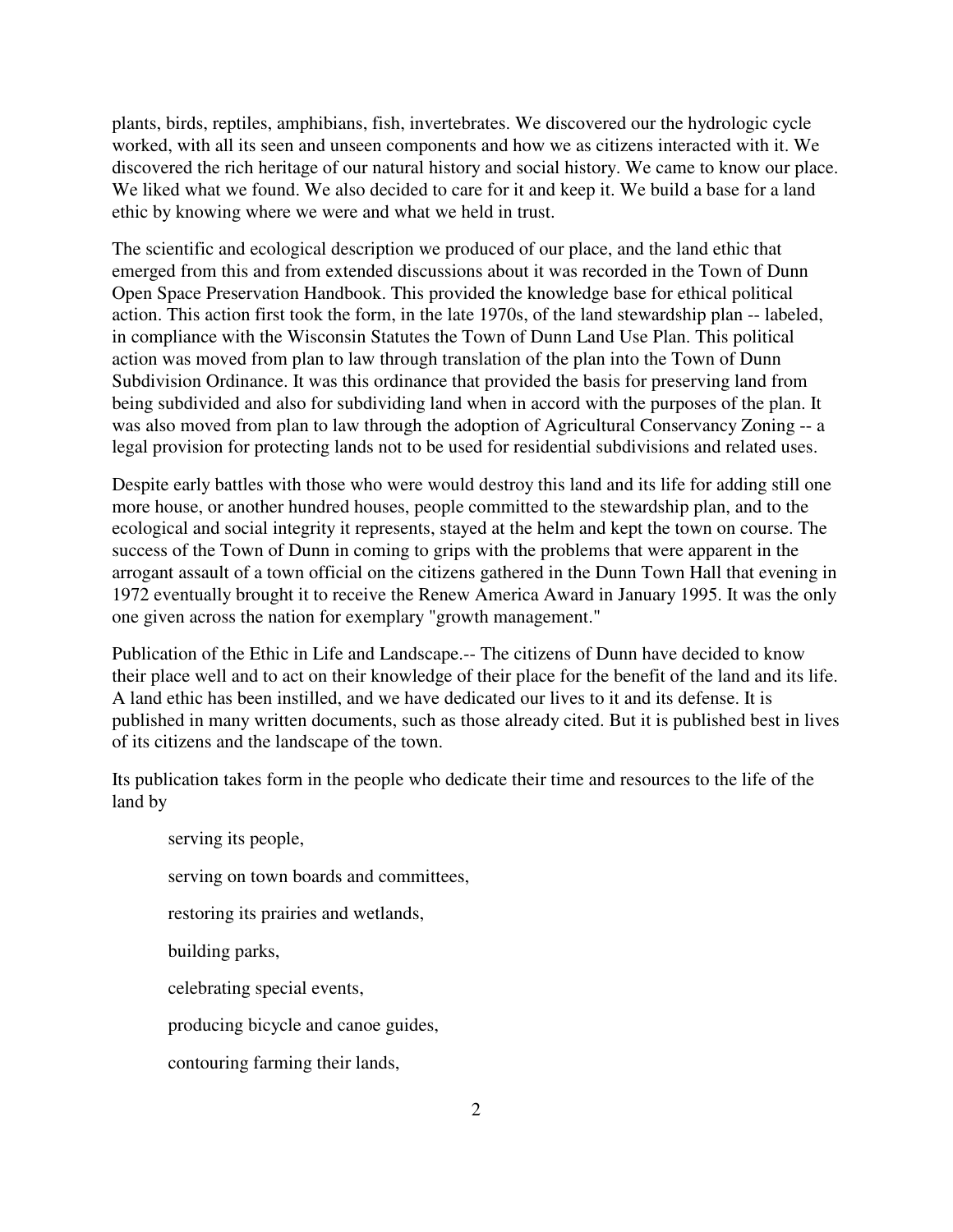planting trees,

cleaning up roadsides and streams,

raising funds for achieving greater integrity of land and life.

Its publication takes form in the land which gives visible testimony to the Dunn land ethic in its preserved, restored, and created

prairies, wetlands, savannahs, woodlands, streams. The Dunn Land Ethic is published across the town as contoured farmland,

roadsides replanted to prairie,

a reestablished connection of Esox Marsh with Lake Waubesa

Heritage Park and its ecological restorations

an annual Arbor Day celebration,

non-structural flood controls,

vital and intact ecosystems.

It is published as

vibrant human community that is integrated into the fabric that covers it soils and glaciated terrain.

Among all of the publications in land and life of the Dunn Land Ethic, perhaps none is more dramatic than its citizens' recent decision to add to its only burial ground-- a site unused since the late 1880s. The townspeople have not only been determined truly to live here but also to be buried here in what has become their native place. Land stewardship has become a way of life here, so much so that we affirm it in our ultimate planting in the land we serve as it serves us. Land stewardship has become a way of life.

In the Town of Dunn, we have come to know that the integrity of the landscape and the community are worthy of our lives. We have discovered that our environmental and land use problems, like everyone else's, are ethical ones. In developing our ethics, as we have in Dunn, we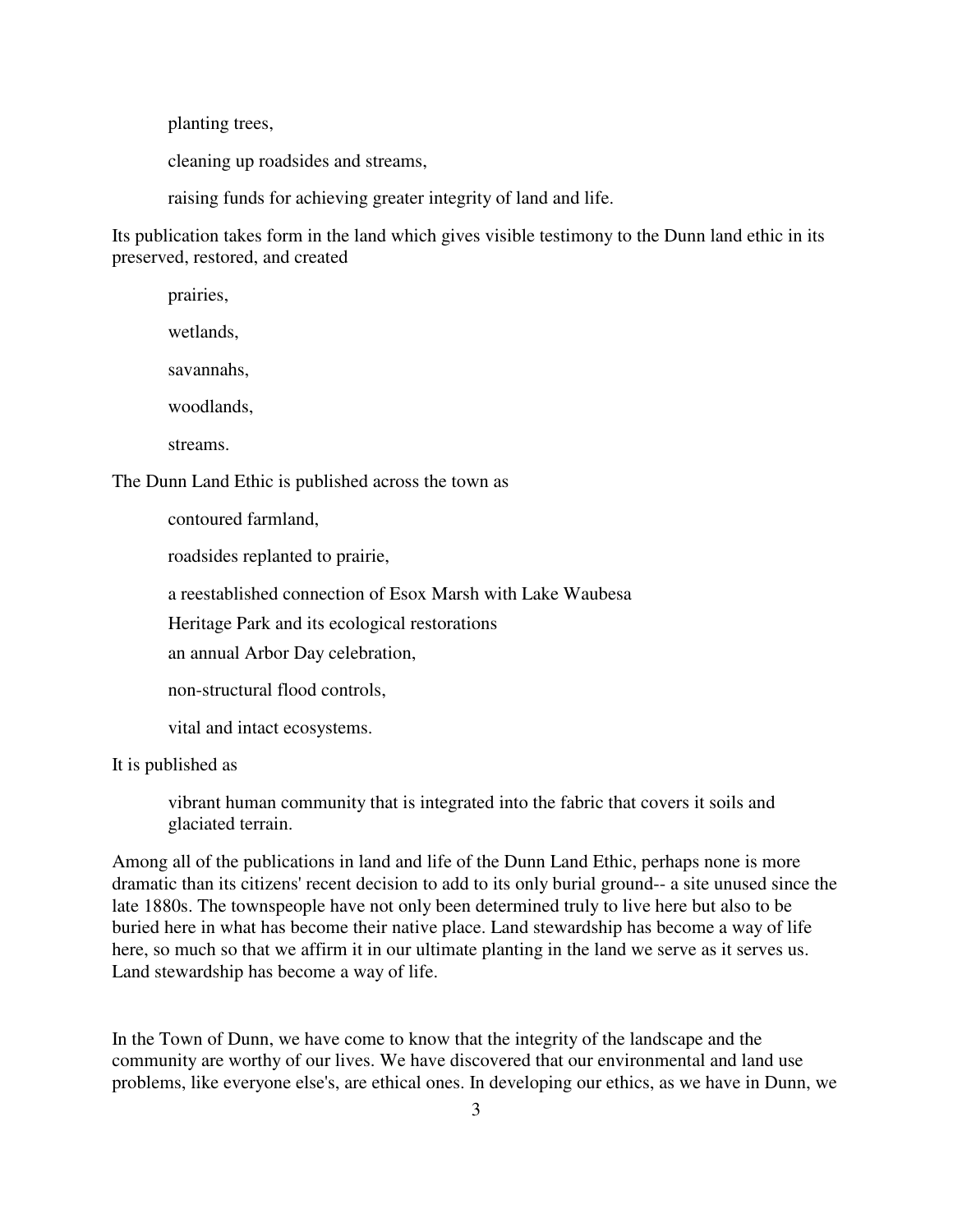are drawing upon some deep values of western culture for refreshment and nurture. These include our belief that we do not ultimately own the land, that we should live in harmony with the land and its life, that we should respect and even love our neighbor, that we should celebrate and provide for the fruitfulness of Creation, and that we should not press ourselves or our environment relentlessly.

Often suppressed by the exigencies of "the treadmill" or "the rat race" which so characterize our hurried society, these values can be opened to examination if we will create opportunity to do so. Time must be made available. Taking a break from busyness can provide opportunity to develop the good sense of so living on the land that we do not destroy it and its life.

If we can reclaim a respite from the frantic pace we set for ourselves and others, we will gain the time for asking the vital questions about who we are, where we have come from, and where we are going. We can jump off the treadmill and get out of the rat race to rediscover the joy and necessity of nurturing our land and its life, taking care of ourselves, and taking care for our progeny and our neighbors.

In the Town of Dunn, we found a way to bring the peace necessary not only to refresh ourselves, but to refresh our whole town in tradition of keeping the earth and its life; making sure our world maintains its fruitfulness; and making sure we give ourselves and the rest of Creation the time we need for rest and restoration. We took this opportunity and through it opened the window that would show us who we were, where we had been, and where we were heading. We found that what we saw of the impending future did not square with who we were and who we wanted to be. And it was this mismatch that provided incentive to do what had to be done.

There are many ways to present what we did, and I have employed one of these above. Another way is to present this as a sequence of events which is done below. In doing so, I am simplifying a complex and demanding process that may create the illusion that it is a series of simple steps. It is not. Instead of being something simple, and something you can take with "momentary hustle," it is a decision to give such high priority to your place that what you do in and for your place becomes your way of life. Nothing short of that level of commitment appears to work.

Doing what was done in Dunn is not a matter of getting the right people into office, or getting the right data, making the right contacts, or writing the right ethic. It is a matter of being willing to change your life so that it becomes interwoven with the life of the land and the life of the community. And with that emphasis I present what I believe is the sequence we traveled as we came to grips with our own future and the future of the land that sustains us.

# **B. SEQUENCE OF EVENTS IN DEVELOPING AND IMPLEMENTING THE DUNN LAND ETHIC**

The sequence of events that brought the Town of Dunn to achieving and maintaining a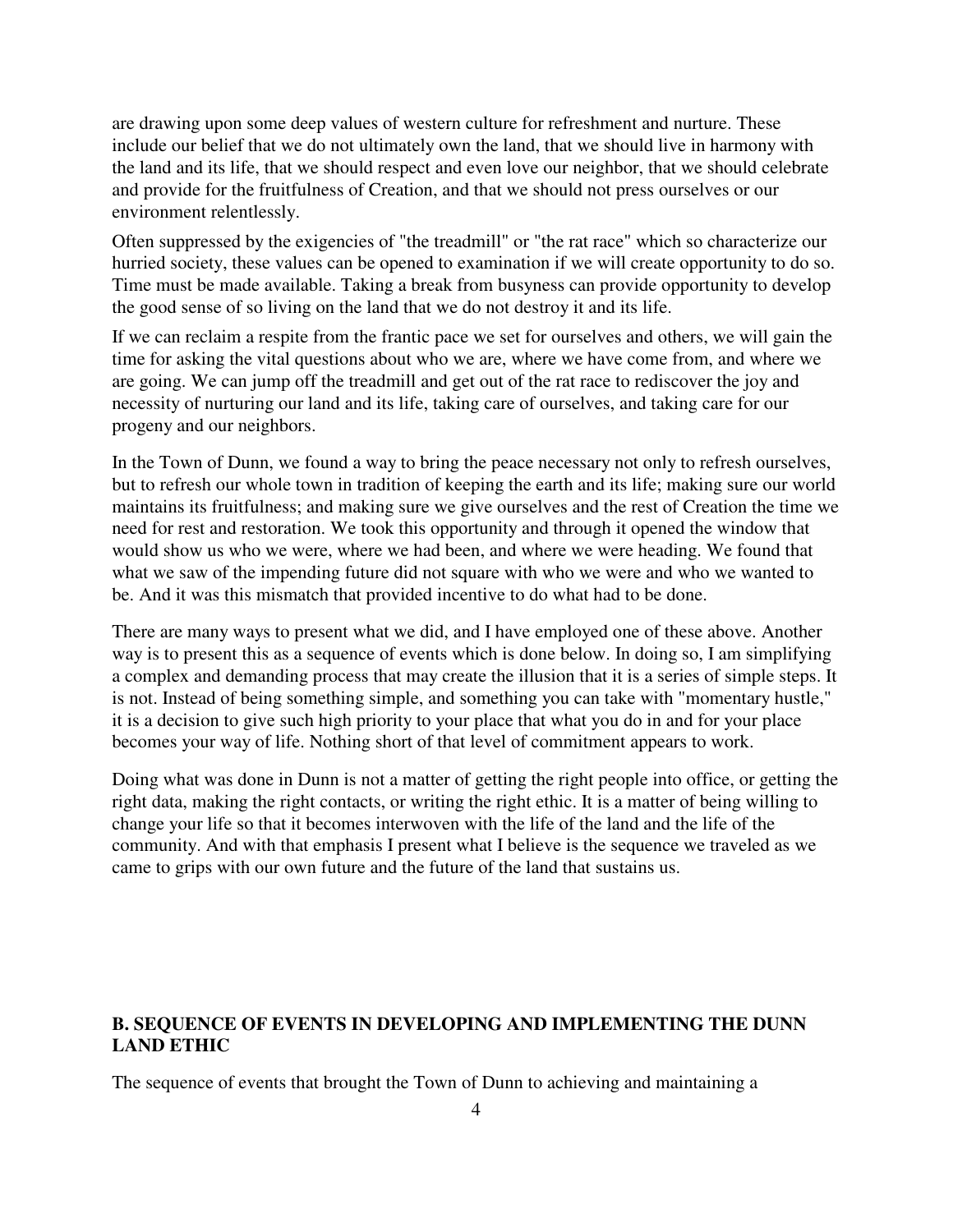stewardship ethic and stewardship plan are as follows:

## **1. Observing and Evaluating (Problem Recognition)**

The very first step was to observe and evaluate what was happening around us. Everywhere we looked we found that when farmers reached retirement age that their land was sold to people who would subdivide the land and build houses on it. There was no "rhyme nor reason" to it. We called it "helter-skelter development." Natural areas were being threatened, altered, and destroyed. The practice of farming was declining. "Development" meant only residential subdivisions to the neglect of the rich meaning of this word. The likely future was a landscape of houses and shopping malls with abandoned farms and habitats in between that stood in waiting for the time they would become houses and shopping areas too. Life was being transformed from one that had visible connections with creation to one where these connections were broken. People were becoming enmeshed with the products of human activity -- fast travel on expressways, security and protection systems, maintaining lawns as monocultures, immersion in virtual worlds in other galaxies, anticipation of escape vacations. And all of this at the expense of disconnection from the sustaining land and its remarkable life. People were becoming aliens to their own place.

#### **2. Forming an Energetic and Committed Town Board and Constituency**

People had to be found who were willing to change their goals in life toward knowing and serving their place with full dedication to maintaining and restoring human community, agriculture, natural systems, and the plants and animals that with their physical environments form the wetlands, woodlands, streams and prairies. Basic to this was forming an energetic and committed constituency to engage in the necessary discussions, raise needed funds, serve on committees and commissions, organize festive and educational events, write brochures, lead field trips, engage children and adults, and work to put the right people into town office. The constituency must be very substantial. In the Town of Dunn in the early years of the effort to build and implement a land ethic, this need was met by generating such interest that approximately 10 people were able and willing to run for town office, 100 were able and willing to do substantial work for the town within 24 hours, and that 1000 were able and willing to do something substantial for the town with a week's notice.

#### **3. Putting Initial Control Measures into Place**

Getting into political office can be very disappointing if one expects really to be able to change things. This is due to the fact that the power to do things often resides mainly outside of the government unit within which you are operating. In the Town of Dunn, much of the power was vested in the State of Wisconsin and in Dane County. This "outside" power, for example includes the State Highway Department, the State Department of Natural Resources, the County Board, the County Highway Department, etc. And so it is necessary to do a careful study of who has power to do the things that need to be done.

The Town of Dunn had to discover where it currently had power to control its destiny of the town. Where it had such power, as the Town of Dunn has over its road system, it had to be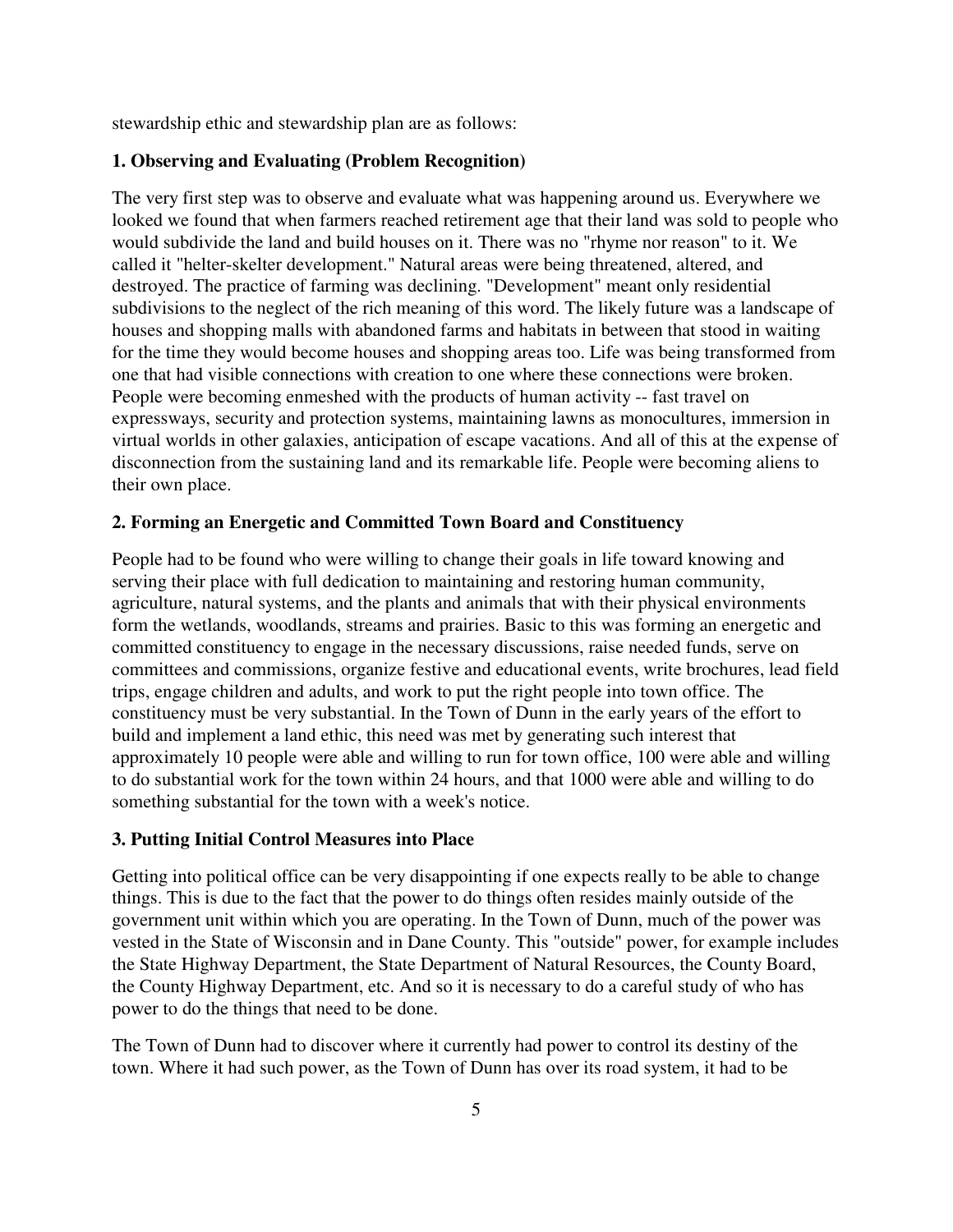exercised toward fulfillment of ecological and social integrity. Thus, for awhile, "Road Access Permits" were employed by the town to provide foreknowledge to the town of projects approved by the County that required access off of town roads. We used our power over roads to make it necessary for people first to come to the town before they got a permit from the county for changing a land use. Where the town did not have power, it had to find routes to achieving such power. This required careful selection of a bright lawyer who persistently sought ways for achieving goals, rather than consistently told the town what it could not do. While means of achieving necessary power were being sought, discussion, reason, and persuasion had to be employed diligently.

# **4. Implementing a Moratorium**

A moratorium was declared on all land divisions in the Town for two years. This provided the time needed to think about who we are, what we had been and where we are headed. And the moratorium allowed us to put into place whatever was needed to assure a future with social and ecological integrity. For us in the Town of Dunn, this did not give immediate quiet because it resulted in a whole series of law suits filed against us during the first few months. These, however, were maneuvers designed to intimidate us. Again, a good lawyer for the town gave us the insight and encouragement we needed to persist in our work. To help us handle legal challenges we built up a fund of \$100,000 by not building roads for one year. This allowed us to stand firm in the legal challenges that were sometimes hurled in at us.

# **5. Executing a Land and Cultural Inventory**

Our inventory was extensive, covering the various ecosystems, biodiversity, agriculture, and human community past and present. We made good use of the expertise available from the university and from the citizens of the town in getting this put together. Some of the maps were made by citizens in a local drafting shop after hours, at no cost to the town. We discovered, as anyone would if they explored their own expertise, that there were many talented people among us that could do the work. Results of the inventory were published in the Town of Dunn Open Space Preservation Handbook in 1979, and an accompanying data book.

## **6. Adopting the Land Stewardship Plan**

Everything we had learned from doing the inventory, and from reasoning with each other in hundreds of meetings (we met weekly or more over for three years and more), was put together into a plan for the town. It was entitled, the Town of Dunn Land Use Plan. While the board has authority to adopt this plan, we chose a referendum instead. This got everyone engaged in the process. We gave advance notice of the upcoming referendum on the plan many months in advance and found that this was ideal for engaging people in discussion, deliberation, and self-

education about their town and its future.

## **7. Codifying the Stewardship into Ordinances**

Based upon these documents a Town of Dunn Subdivision Ordinance was developed and adopted, supported by the implementation of a new Agricultural Conservancy land use zoning.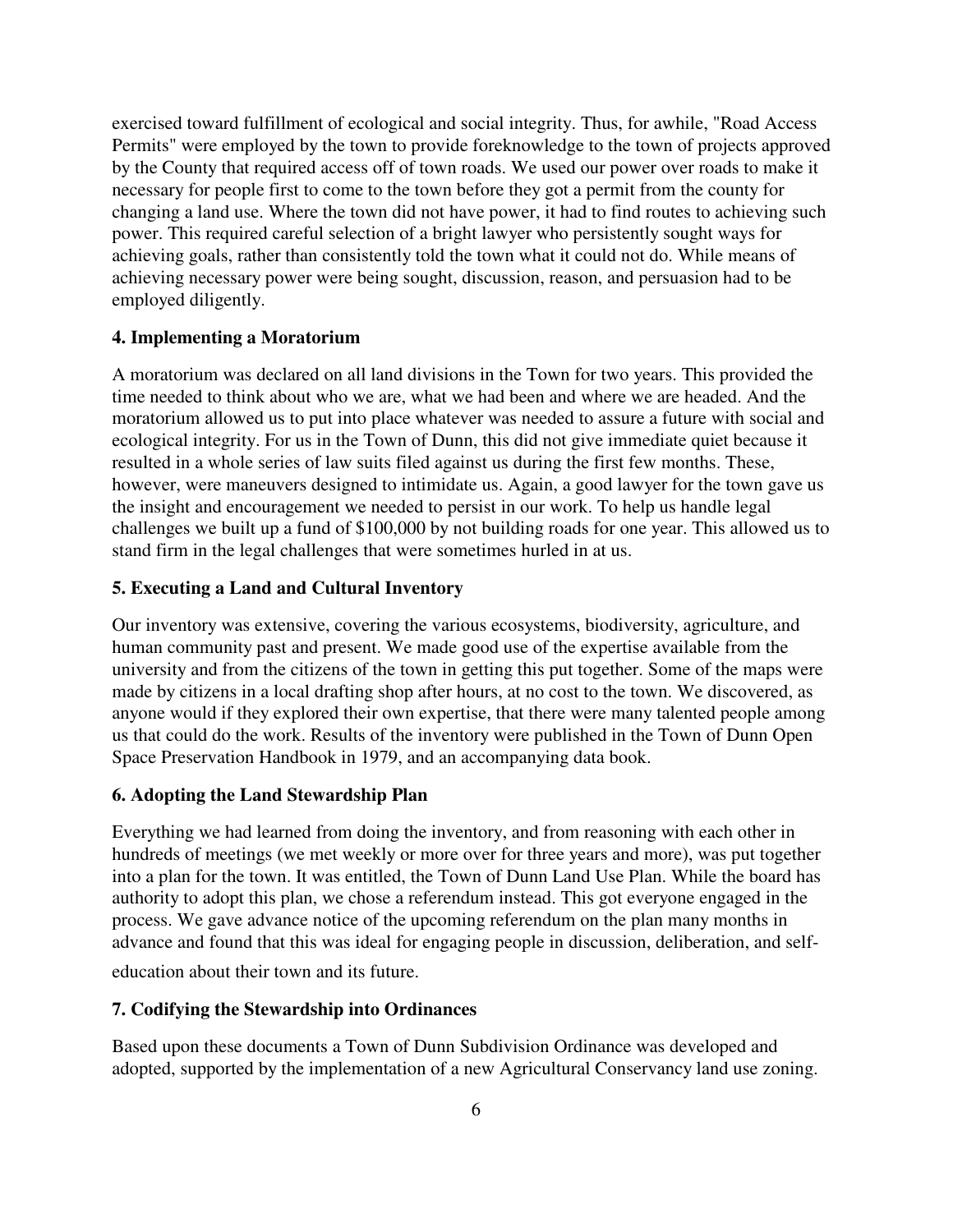# **8. Enforcing the Ordinances Consistently and Uniformly**

These have been uniformly enforced ever since through their administration by the Town of Dunn Plan Commission and the Town of Dunn Board. Plans and ordinances without enforcement are worthless. And non-uniform or inconsistent enforcement sets bad precedents that will destroy what has been accomplished. Provisions had been made to change the plan through a highly deliberative procedure to address problems and situations not foreseen at its original writing. Problems were addressed not by making exceptions, but by modifying the plan through thoughtful and deliberative work.

# **9. Nurturing the Stewardship Ethic that is Expressed in the Ordinance**

What was codified into ordinances and written into the plan was not enough; it reflected the underlying land ethic but was not that ethic itself. This means that the land ethic must be nurtured continuously. In Dunn this is accomplished through an official newspaper produced by the town, annual festive and educational events, and deliberative development of new policies that further the purposes of the Dunn Land Ethic. Current work to raise property taxes in order to develop a fund for the purchase of development rights is an example.

# **10. Publishing the Stewardship Ethic in Land and Life**

Finally, the real product of the whole process is the life of the people of Dunn and the landscape of Dunn. Unless the Dunn Land Ethic is published in land and life it is not a real ethic, but something merely recorded in books and documents. The measure of the success of this ethic is what one finds in human lives and in the landscape of the town. To the extent this improves or regresses, adjustments may need to be made. The proof of the Dunn Land Ethic is its positive expression in land and life.

# **C. LESSONS LEARNED WHILE SEEKING TO IMPLEMENT THE DUNN LAND**

**ETHIC** Investigation of the history of the successful stewardship efforts in the Town of Dunn reveals some important principles that have wide applicability. These principles are as follows:

## **1. Pay attention**

Many of the truly significant events and situations may be commonplace, subtle, little-noticed, or assumed by everyone to be under someone's supervision or approval. Moreover, meetings at the Town Hall or gatherings in support of political candidates may easily pass most people by even though such meetings may have momentous importance. And, many important decisions of lasting and widespread significance may be "buried" in insignificant chatter and actions. A Town Board meeting for example might appear to have as its purpose informal chatter about "the price of hogs" or "the big storm," with the decision to approve a major land use change being dispensed with a few short sentences just before the end of the meeting. Most communities fail by simply forgetting to pay attention. Paying attention means being alert at all times to all events and circumstances.

## **2. Realize that we are "they"**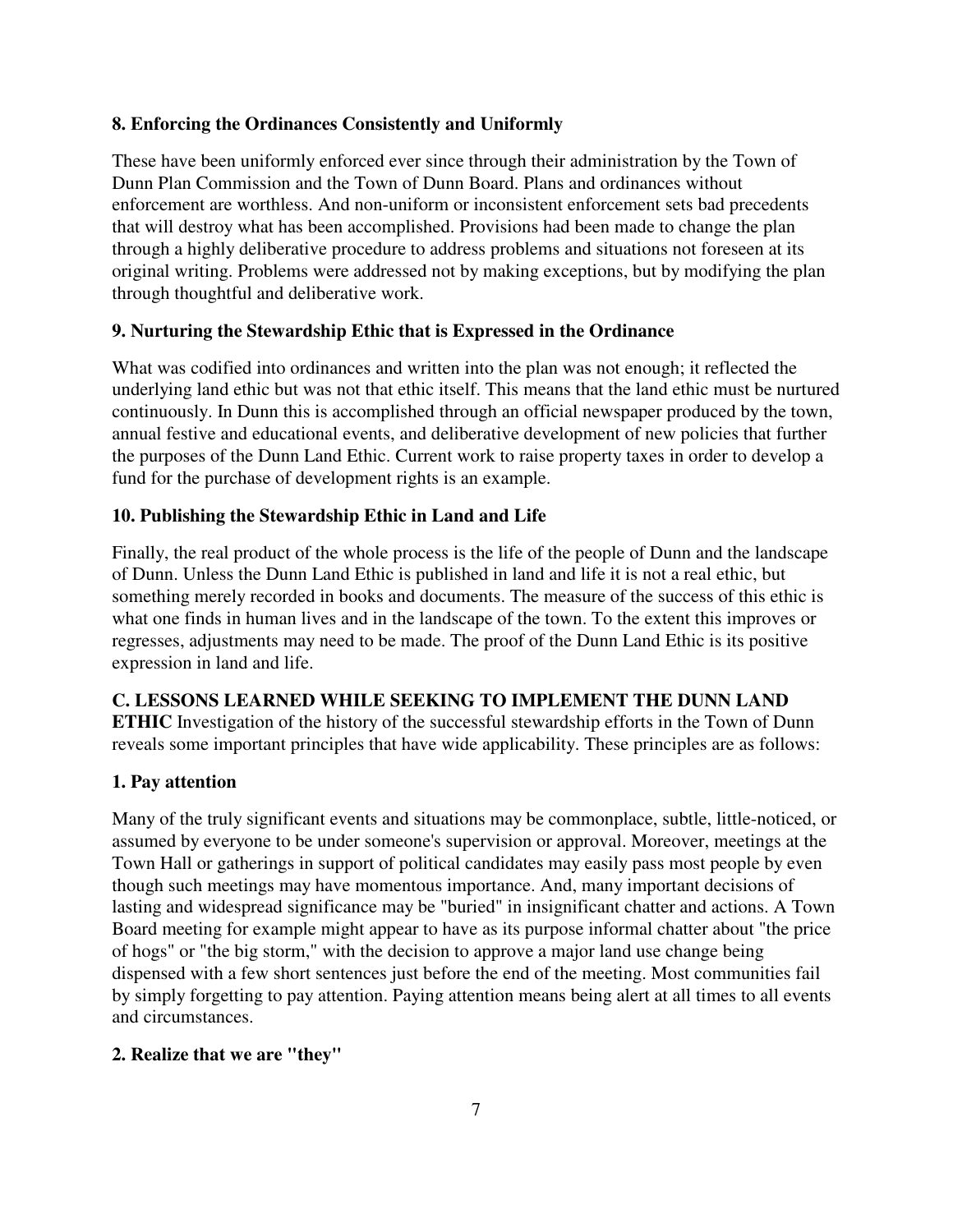Most people say at some time in their life, "They need to do something about this!" By so doing they confess that they believe that there is someone other than themselves who really are responsible. While this sometimes may be the case, if most often is not. In a democracy, our talk about the "they" -- the people who are expected to act in our behalf -- often is no one else but ourselves. If proper stewardship of land and Town resources are to be accomplished, we must see ourselves as "they." In democratic governments, we are "they." Unless we understand and believe this, the land and the Town's resources will steadily deteriorate. Recognizing that we are "they" means that will be ready to take action whenever we see something that needs doing.

#### **3. Be appropriate and resourceful in your response**

If something needs attention, is not sufficient to merely respond. Instead it is necessary to respond in the very best way possible, putting to use every resource that you and your associates can bring together. Several questions need to be asked: What is the situation? What are all the elements and personalities involved? What will happen next, if we respond in a particular way? And what will happen after that? How will it all play out in time? And how should we respond so that the very best outcome is achieved in the long run? If our response is matched to the situation in the best possible way, and if we are careful to put together the right people and other resources in our response, the situations or ideals that present themselves have the best chance of improving the stewardship of our town and region.

#### **4. Empower the citizenry**

While one or a few people can do very much, a democracy requires that a large number of people are meaningfully working together to address the challenges and achieve the goals. More than being the requirement of a democracy, this empowerment also assures that what is done will have staying power-- that it will produce fruits that will last. Clearly, empowerment of large numbers of people means that they must be fully knowledgeable about the land, the people, the natural environment, the forces and pressures that work against wholesomeness, the laws and ordinances, and how to create new laws and ordinances. A citizenry thus empowered leaves no vacated position vacant for long, since many are able to fill in for others. There are 4 or 5 we can envision as Town Chairman, 6 to 10 as Supervisor, etc. We are not dependent upon the few for we have made it an important part of our citizenship to empower the many to do the work of the Town.

#### **5. Re-Instate Local Democracy and Re-Establish Community**

It is important that we do not use the terms "town meeting," "democracy," and "community" lightly. There really is the possibility of a real town meeting, there is the possibility of real democracy, there is the possibility of real community. Instead of calling things by these names when they are something different, care must be taken to turn these possibilities into realities. Local democracy can be re-instituted with its center piece being regular town meetings in which all citizens have an unhindered voice in discussion. Voting is not sufficient and neither are public hearings. In a democracy, all people must not only hear or be heard, they also must be enabled to engage in discussion and deliberation. This, together with re-establishing the human community - -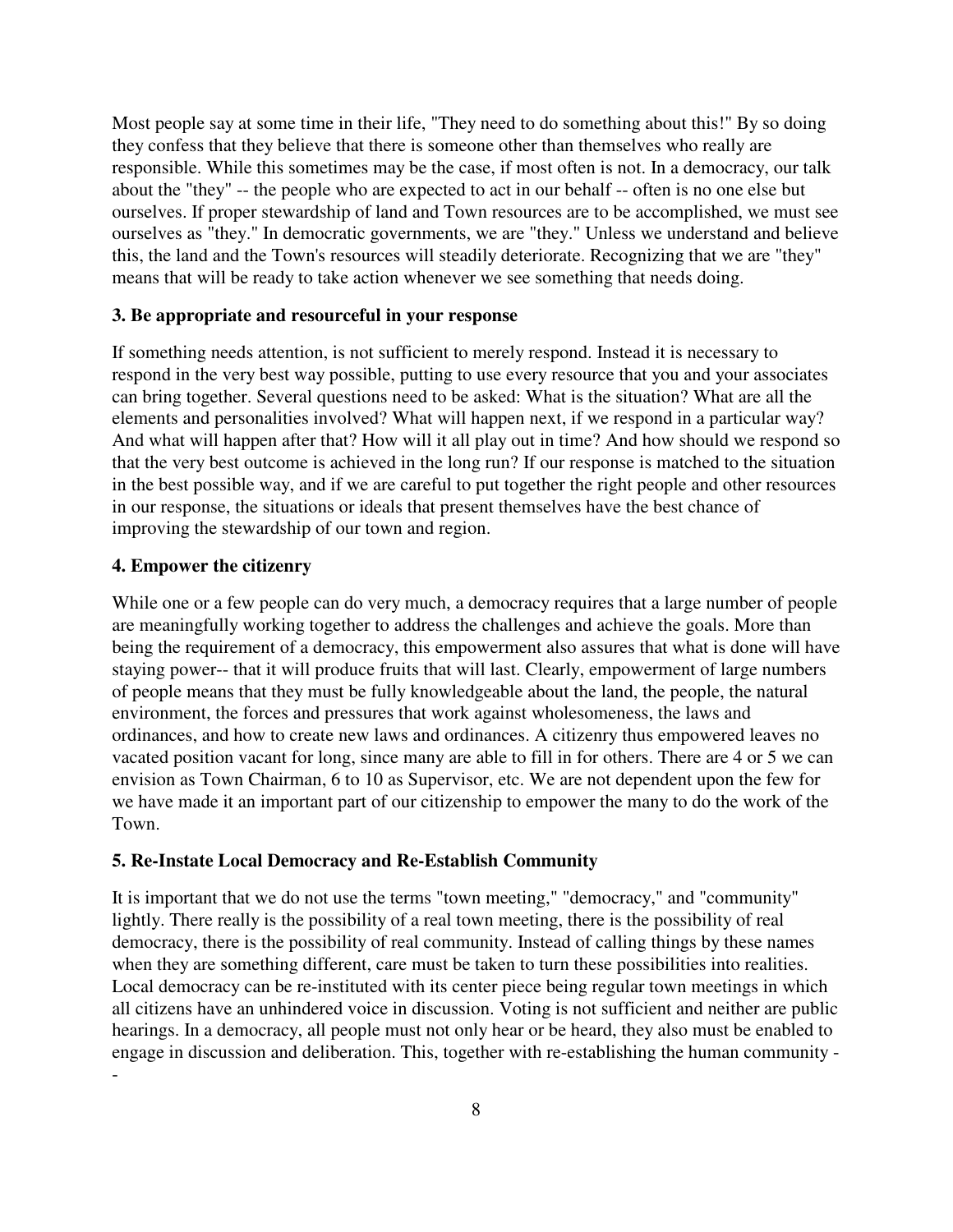through meetings, picnics, celebrations, painting bees, and the like -- provides not only the opportunity to discuss and address problems, but also the means for learning about ourselves, the land entrusted to us, and the forces that shape us. It also provides the opportunity for us to take hold of our own responsibilities to govern our own behavior and to be stewards of the land and all it contains. And it provides us the opportunity to celebrate the fruitfulness of the land and our endeavors to maintain its fruitfulness and ours.

#### **6. Find and learn from situations where things are more or less right**

Some things we have to develop will need to be totally new in order to deal with our specific situation. But most of what we should and can do already has been done by someone somewhere. And so it is very helpful to seek out examples of where things have worked in other places and at other times and learn from them. The people who have developed and implemented these things can be interviewed, invited over, asked to participate. The ideas, notes, and documents from other successes can be transferred and adapted to our situation. And beyond the learning we gain from such visits and inquiries, we will be encouraged by knowing of the success of others in some aspects of what we hope to accomplish.

#### **7. Follow through to full conclusion**

Most good ideas that have good support never get put into place. They usually fail because they have not really been brought to full conclusion. A study of natural and cultural resources for example, although highly desirable, will do very little by itself to bring respect to those resources. Similarly, a land stewardship plan will not achieve its goal if it stops at that. It must be put into the form of law, especially in the form of a Subdivision Ordinance accompanied perhaps by the addition of needed categories such as Agricultural Conservancy to the Zoning Ordinance. But even law is not enough. The laws and ordinances have to be enforced, or they do absolutely no good. And because it is impossible to hire enough people to observe whether laws are being obeyed-- because policemen and constables cost money in proportion to their number, and because this is not the solution in the long run anyway-- every citizen must take responsibility to know the laws and ordinances and to do what they can in their own places and travels across the town to make sure they are being obeyed. A wetland being filled can be reported to the town hall or a bag of garbage along the roadside can be sifted to find addressed envelopes and then returned to its "sender." As it is with plans, laws, and enforcement, so too it is with committees. It is not sufficient to discuss important matters, or keep good minutes; everything must be followed through to its full conclusion, or all the rest is worthless.

#### **8. Practice forgiveness**

Every one of us likely will violate some law or accepted practice that we ourselves put into place. We may break the speed limit on a town road, or let too much junk remain in our yards, or burn something in our trash that never should be burned. There will be some who have fought us "tooth and nail" on some land use regulation perhaps, or on getting the town to bend its rules. We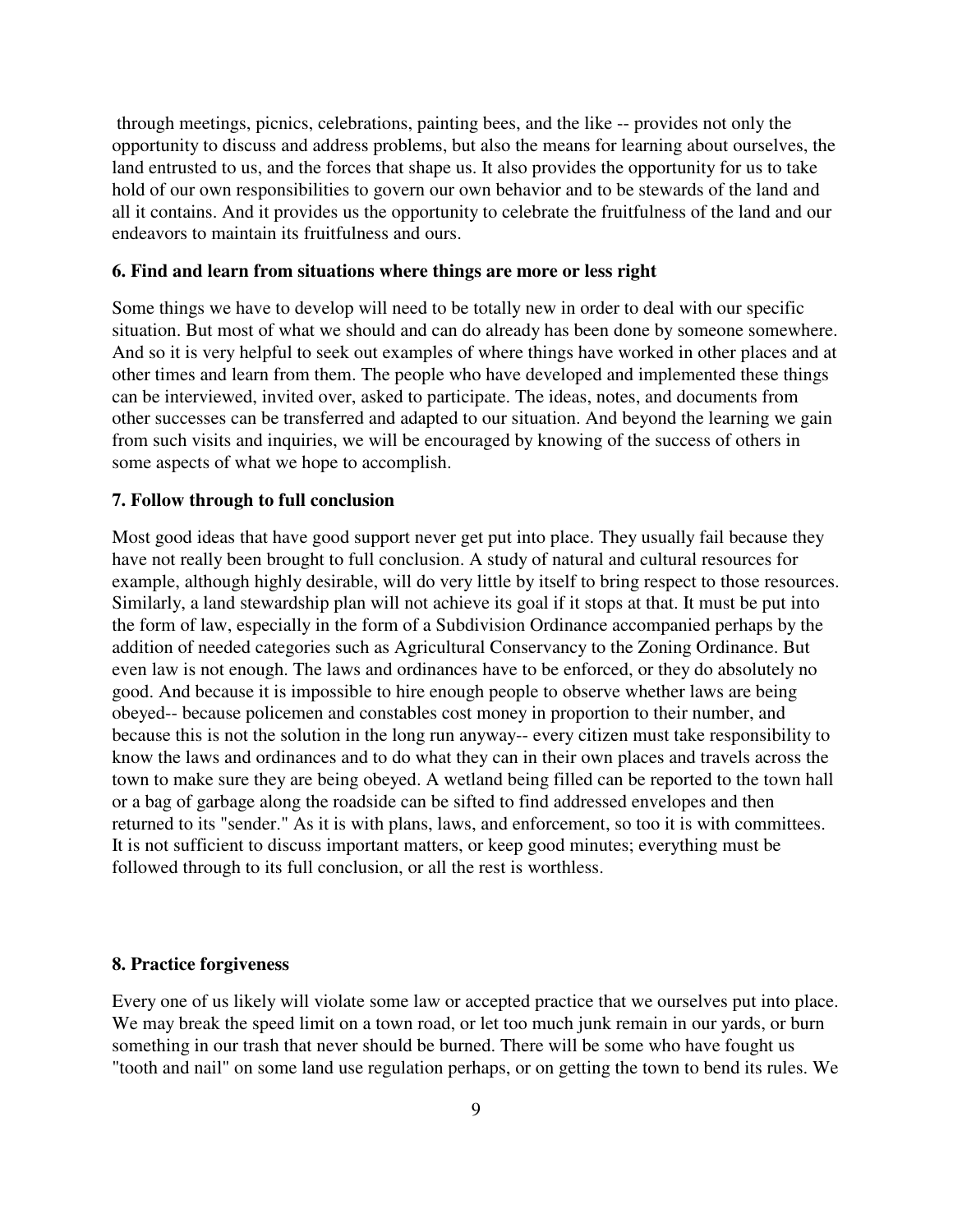will have had good reason to be upset by such actions, but we also have to recognize these opponents as citizens of our town just as we are-- we must recognize them as potential friends. Hopefully they will in time see the value of caring for the land as we do as we must ever put before the people of the town the lessons-- good and bad-- of land stewardship. But we must also forgive. Those who have done us and the town wrong, must be given repeated opportunity to share as full participants in the work and vision of land and resources properly sustained and caringly supported. All must eventually be enabled to share in the work of caring stewardship of the land.

#### **D. The Dunn Stewardship Ethic**

#### *What is the Dunn Stewardship Ethic?*

I believe it is this: We should serve and keep the land, its life, and the human community entrusted to our care; We should preserve the capacity of the land, its life, and its people to be fruitful; and, We should provide for ourselves, the land, and its creatures, spans of time that are adequate for their rest and recuperation.

#### *Where is the Dunn Stewardship Ethic published?*

In the lives and landscape in the Town of Dunn.

## *How is the Dunn Stewardship Ethic administered?*

When what we find and see that our publications in lives and landscapes are out of accord with the Dunn Stewardship Ethic, appropriate administrative corrections are made to bring these back into accord.

Calvin B. DeWitt is Professor of Environmental Studies with the Gaylord Nelson Institute for Environmental Studies at the University of Wisconsin-Madison. He is also President-Emeritus of Au Sable Institute of Environmental Studies. He also is former Chair of the Town of Dunn, and a recipient the Friends of the United Nations Environmental Achievement Award and the "Connie" Award from the National Wildlife Association.

#### **References:**

DeWitt, C. B. 1995. Ecology and Ethics: Relation of Religious Belief to Ecological Practice in the Biblical Tradition. Biodiversity and Conservation 4:838-848.

Lamm, W. Thomas. 1980. Preserving Local Resources: A Guide for Town Officials. Madison, Wisconsin: University of Wisconsin-Extension.